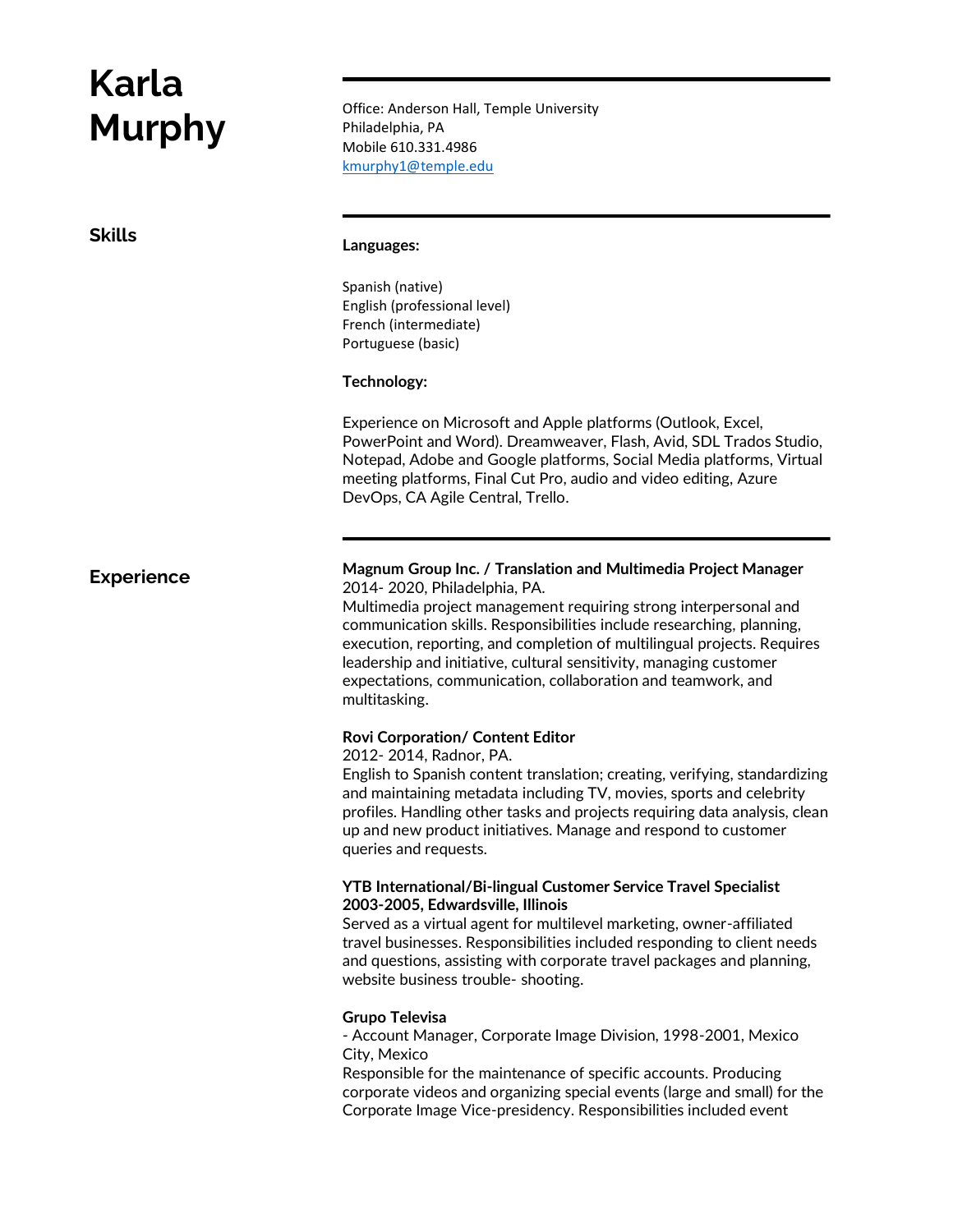|                            | research and development, camera director, production, video editing<br>post-production.                                                                                                                                                                                                                                                                                                                                                                                  |
|----------------------------|---------------------------------------------------------------------------------------------------------------------------------------------------------------------------------------------------------------------------------------------------------------------------------------------------------------------------------------------------------------------------------------------------------------------------------------------------------------------------|
|                            | - Producer, Reporter and TV News Host, Entertainment and News<br>division. 1992-1998, Mexico City and locations as assigned<br>Produce and oversee all aspects of production for Saturday morning<br>magazine-style television show. Responsibilities included news and<br>creative writing production; project research, pitch-through-production<br>of special content; scheduling and conducting interviews with guests,<br>identifying and securing on-site location. |
|                            |                                                                                                                                                                                                                                                                                                                                                                                                                                                                           |
| <b>Teaching experience</b> | Spanish and lab instructor, Spanish & Portuguese Department Temple<br>University, since 2019. (Virtual and in-person)                                                                                                                                                                                                                                                                                                                                                     |
|                            | Instructor, Communication Department, Cabrini College, Radnor, PA.<br>Courses: Marketing Communication, Intercultural Communication,<br>Global Communication, Media & Society, 2012.                                                                                                                                                                                                                                                                                      |
|                            | Adjunct Instructor, Klein College of Media and Communication, Temple<br>University, Philadelphia, PA. Courses: Future of Your TV, Media &<br>Society 2010-2012                                                                                                                                                                                                                                                                                                            |
|                            | Spanish Instructor, Department of Foreign Languages & Literature<br>Villanova University 2009                                                                                                                                                                                                                                                                                                                                                                             |
|                            | Spanish Adjunct Instructor, Department of Foreign Languages &<br>Literature Southern Illinois University Edwardsville, Illinois                                                                                                                                                                                                                                                                                                                                           |
|                            | Language Lab Manager/ Department of Foreign Languages & Literature<br>Southern Illinois University Edwardsville, Illinois                                                                                                                                                                                                                                                                                                                                                 |
|                            | Graduate assistant, Media Editing Lab, Department of Mass<br>Communication, Southern Illinois University Edwardsville, Illinois.<br>January 2006 to May 2007.                                                                                                                                                                                                                                                                                                             |
|                            |                                                                                                                                                                                                                                                                                                                                                                                                                                                                           |
| <b>Education</b>           | Temple University / PhD student, Department of Spanish and<br>Portuguese, College of Liberal Arts, Spanish and Portuguese.<br>(Spanish American literature)<br>2019-present                                                                                                                                                                                                                                                                                               |
|                            | Southern Illinois University Edwardsville, Illinois / Certification in<br>Teaching Spanish (K-12) School of Education & Department of Foreign<br>Languages and Literature<br>2008                                                                                                                                                                                                                                                                                         |
|                            | Southern Illinois University Edwardsville / MS Multimedia<br>Communication<br>May 2008, Edwardsville Illinois<br>(GPA 3.8 Dean's list) Southern Illinois University, Edwardsville, Illinois<br>USA 2008 (Thesis project: Media Literacy & Hispanics in the Media)                                                                                                                                                                                                         |